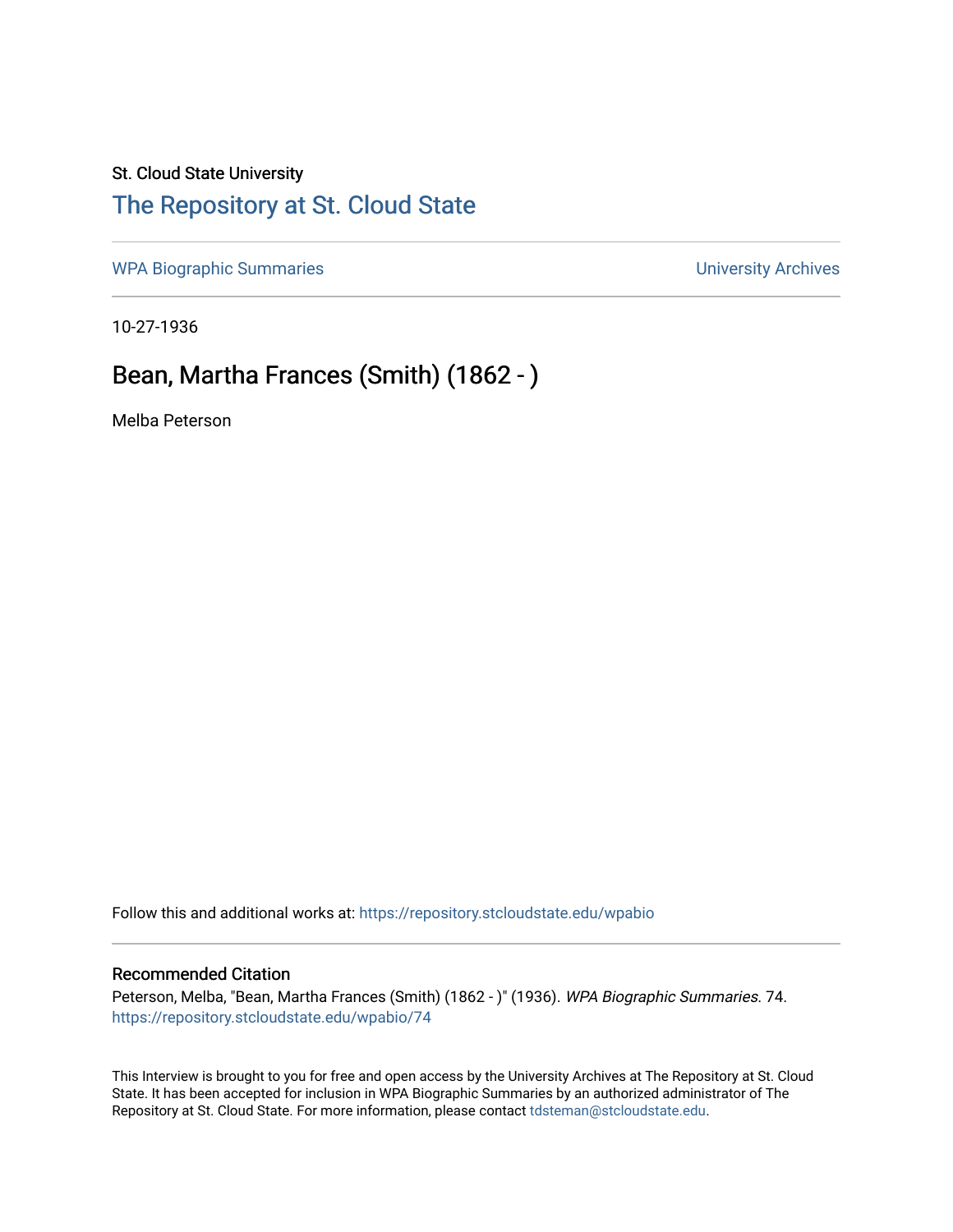BEAN, MARTHA FRANCES (SMITH)  $File No.$   $78$ 

 $\mathcal{F} = \mathcal{F}$ 

 $\frac{1}{\sqrt{2}}\sum_{i=1}^{n} \frac{1}{\sqrt{2}}\sum_{i=1}^{n} \frac{1}{\sqrt{2}}\sum_{i=1}^{n} \frac{1}{\sqrt{2}}\sum_{i=1}^{n} \frac{1}{\sqrt{2}}\sum_{i=1}^{n} \frac{1}{\sqrt{2}}\sum_{i=1}^{n} \frac{1}{\sqrt{2}}\sum_{i=1}^{n} \frac{1}{\sqrt{2}}\sum_{i=1}^{n} \frac{1}{\sqrt{2}}\sum_{i=1}^{n} \frac{1}{\sqrt{2}}\sum_{i=1}^{n} \frac{1}{\sqrt{2}}\sum_{i=1}^{n}$ 

Martha Frances Smith was born on January 9, 1862 in Wetzel County. West Virginia. She is the daughter of David and Maney {Kager) Smith. She has two brothers, George of eastern Oregon, and Wallis of Junction 01 ty, Oregon; also four sisters, Susie Gum, who lives near Eugene, Oregon; Emma Hulin, of Newberg, Oregon; Mary Barr, of Eugene, Oregon; and Ada Barr, of Oregon City, Oregon.

In 1868, she oame with her parents to Buffalo, Minnesota. From there they moved to a farm a short distance from Hutchinson, Minnesota. In the fall of 1872, they moved nine miles north of Cokato, Minnesota, on an eighty acre tract on North Crow River. Martha Smith drove one of the ox teams from Hutchinson to their new home on North **Crow** River.

In the fall of 1876, they moved \_to a farm near Milan, Missouri, **where**  they lived about three years. They then moved to Oregon, but Martha stopped at Nebraska where she stayed for several years. She lived in Nebraska for twenty-two years. Beatrice, Odell, Lincoln, and Seward were among the places she lived.

In 1888, Martha Smith married William G. Bean in Oolby, Kansas. He is the son of Norman and Martha (Longley) Bean. He was born in Franklin County, New York, on December 3, 1861.

After their marriage they returned to Nebraska where they lived for several years. Then they went to Montana, but did not like it there. So in 1902, they came by train to Sauk Centre. They have lived here ever • since. They came here to better themselves and did very well. Martha (Smith Bean was a dressmaker for several years, and Mr. Bean found employment as a common laborer.

They have one daughter, Leila Mabel, now Mrs. Leo Robinson. She was born in Nebraska. She graduated from the Sauk Centre High School in 1908, and from the Saint Cloud Teachers College. She was a primary teacher in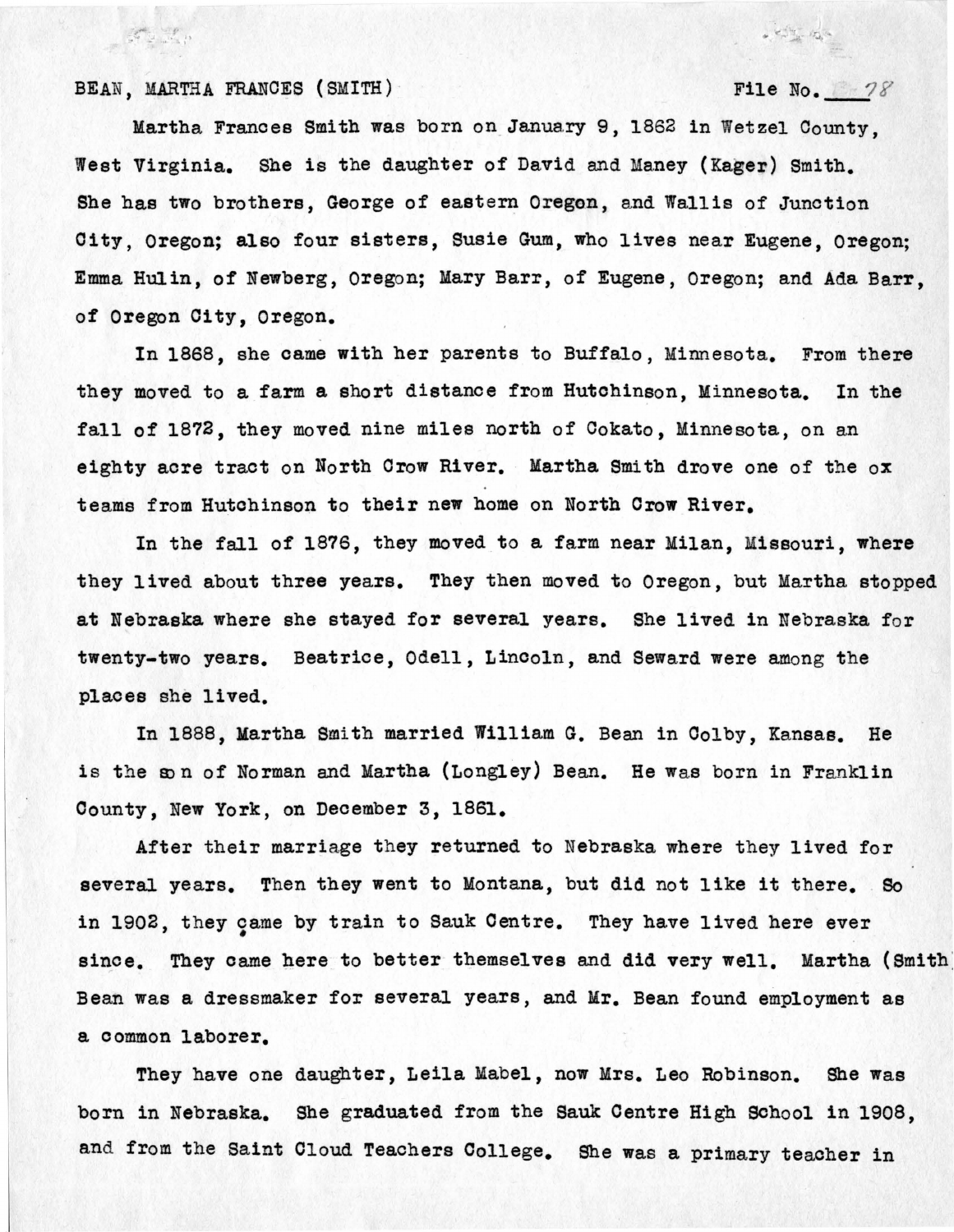BEAN, MARTHA FRANCES (SMITH)

 $9.7.8.8$ 

Minnesota schools for fifteen years. Mr. and Mrs. Bean have one grandchild, Felicia Ann Robinson, who is six years old.

> Interviewed: Mrs. Martha (Smith) Bean Date: October 27, 1936 By: Melba Peterson

Publication Granted

 $\mathcal{L} \cup \mathcal{L} \rightarrow \mathcal{L}$